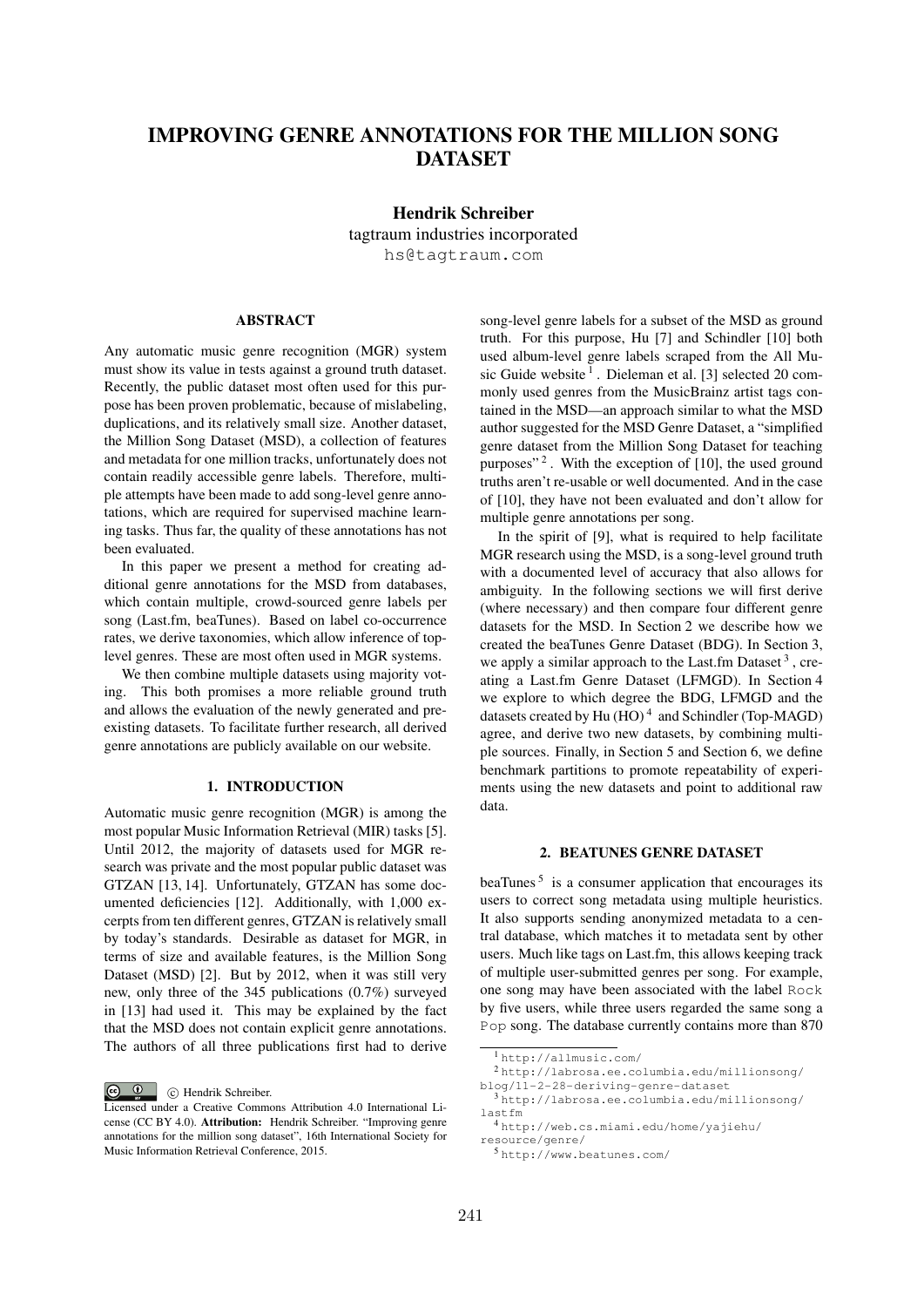million user song submissions of which 772 million are labeled with a genre and mapped to more than 85 million songs. Furthermore, the database stores each user's system language. In the remainder of this section we describe, how we used the existing genre labels to assign top-level genres (seeds) to each song and matched them to songs in the MSD.

#### 2.1 Genre Label Normalization

In the beaTunes database, more than one million different, user-submitted genre labels are stored. Some of these are slight spelling variations of popular genre names like Hip-Hop or composites of multiple genres like Hip-Hop/Rap. Others describe custom categorization schemes, ratings, or are simply noise. In order to extract the most-used and thus most important genre labels from the database, we first normalized their names and then ranked them by usage count. The following normalization procedure was employed (building on [6]):

- 1. Convert to lowercase
- 2. Remove whitespace
- 3. Convert  $'n'$ , and, and  $\&$  in different spellings of R&B, D&B, and Rock'n'Roll to n
- 4. Replace alt. with alternative and trad. with traditional
- 5. Tokenize with  $+\infty$ , ;:! \[]() as delimiters
- 6. From each token, remove all characters that aren't letters or digits
- 7. Sort tokens alphanumerically
- 8. Concatenate tokens with / as delimiter

This effectively treats composite labels like Hip-Hop/Rap as their own genre, but makes sure that Hip-Hop/Rap is equal to Rap/Hip-Hop. The special treatment in step 3 for R&B, D&B, and Rock'n'Roll is necessary, as the & character is also used as delimiter in composite labels (e.g. Christian & Gospel). After normalization, almost 700,000 different genre labels remain. However, 50% of all user-submitted songs are covered by the 16 most-used genres, 80% by the top 131 genres, and 90% by the top 750 genres.

## 2.2 Language-Specific Counts

Since genre labels reflect how listeners with a specific cultural background perceive music and what it means to them [1, 4, 8], we investigated how the collection's top genre rankings differ when taking the user's system language into account. Not surprisingly, by and large they are quite similar—with Rock, Pop, Hip-Hop and Jazz occurring in most top tens (Table 1). But there are a few notable exceptions. English speaking listeners are the only ones with Country (ranked 9th) in their top ten genres, French speakers rank Reggae (5th) higher than others, Spanish speakers rank Latin (5th), House (7th), and Otros (8th) high, and Japanese speakers rank J-Pop (3rd) near the top. Clearly, these differences are indicative of cultural preferences and should be taken into account when creating genre taxonomies. Therefore, in the remainder of this paper, we have only used the beaTunes label-submissions of English-speaking users.

## 2.3 Inferring Genre Taxonomies

As the beaTunes database contains on average about nine user submissions (i.e. genre labels) per song, we can record co-occurrences of labels on a per-song basis and thus infer relationships between them. Latent Semantic Analysis (LSA) with cosine similarity has been used for this purpose before [11]. But because we did not plan on using the cosine distance as metric, we did not deem it necessary to use Singular Value Decomposition (SVD) to keep the dimensionality low. Instead, we opted for a much simpler method. We filtered out rarely used labels and restricted ourselves to the top 1,000 genres covering over 93% of all user submissions with genre information.

Formally, we define  $G := \{ \text{Rock}, \text{Pop}, \ldots \}$  with  $|G| =$  $1000 = n$  as the set of the *n* top genres, which are stored as distinct values in the vector  $g \in G^n$  with  $q :=$ (Rock*,* Pop*, ...*). Each user submission is defined as a sparse vector  $u \in \mathbb{N}^n$  with

$$
u_i = \begin{cases} 1, & \text{if } g_i = \text{user-submitted genre} \\ 0, & \text{otherwise.} \end{cases}
$$
 (1)

To establish the connection between a song *s* and its user labels *u*, we simply add up all *u*'s belonging to the song and divide by the number of *u*'s. Thus each song is represented by a vector  $s \in \mathbb{R}^n$  with  $0 \leq s_i \leq 1$  and represented by a vector  $s \in \mathbb{R}^n$  with  $0 \le s_i \le 1$  and  $\sum_{i=0}^{n-1} s_i = 1$ , denoting each genre's relative strength. To compute the co-occurrences for a given genre *g<sup>i</sup>* with all other genres *g*, we element-wise average all *s* for which  $s_i \neq 0$  is true. I.e.:

$$
C_{g_i} := \bar{s}, \quad \text{for all } s \text{ with } s_i \neq 0; C \in \mathbb{R}^{n \times n} \tag{2}
$$

The result is the matrix *C* that allows us to see how often a given genre co-occurs with another genre. Note that *C* is not symmetric as it would have been, had we used SVD with cosine similarity. So just because Alternative co-occurs with Rock fairly strongly  $(C_{Alternate, Rock} = 0.156)$ , the opposite is not necessarily true  $(C_{Rock, Alternative} = 0.026$ , see Table 2). From the *C* values for the beaTunes database, it is also obvious, that Rock and Pop can be distinguished very well—both labels co-occur much more with themselves than with the other (Rock: 0*.*609/0*.*057, Pop: 0*.*593/0*.*077).

We exploit the asymmetry of *C* to construct a taxonomy by defining the following two rules:

(1) If a genre *a* co-occurs with another genre *b* more than a minimum threshold  $\tau$ , and  $\alpha$  co-occurs with  $\beta$  more than the other way around, then we assume that *a* is a subgenre of *b*. More formally:

$$
a \text{ is a sub-genre of } b, \text{ iff}
$$
\n
$$
a \neq b
$$
\n
$$
\land \quad C_{a,b} > \tau
$$
\n
$$
\land \quad C_{a,b} > C_{b,a}
$$
\n
$$
\text{for all } a, b \in G
$$
\n
$$
(3)
$$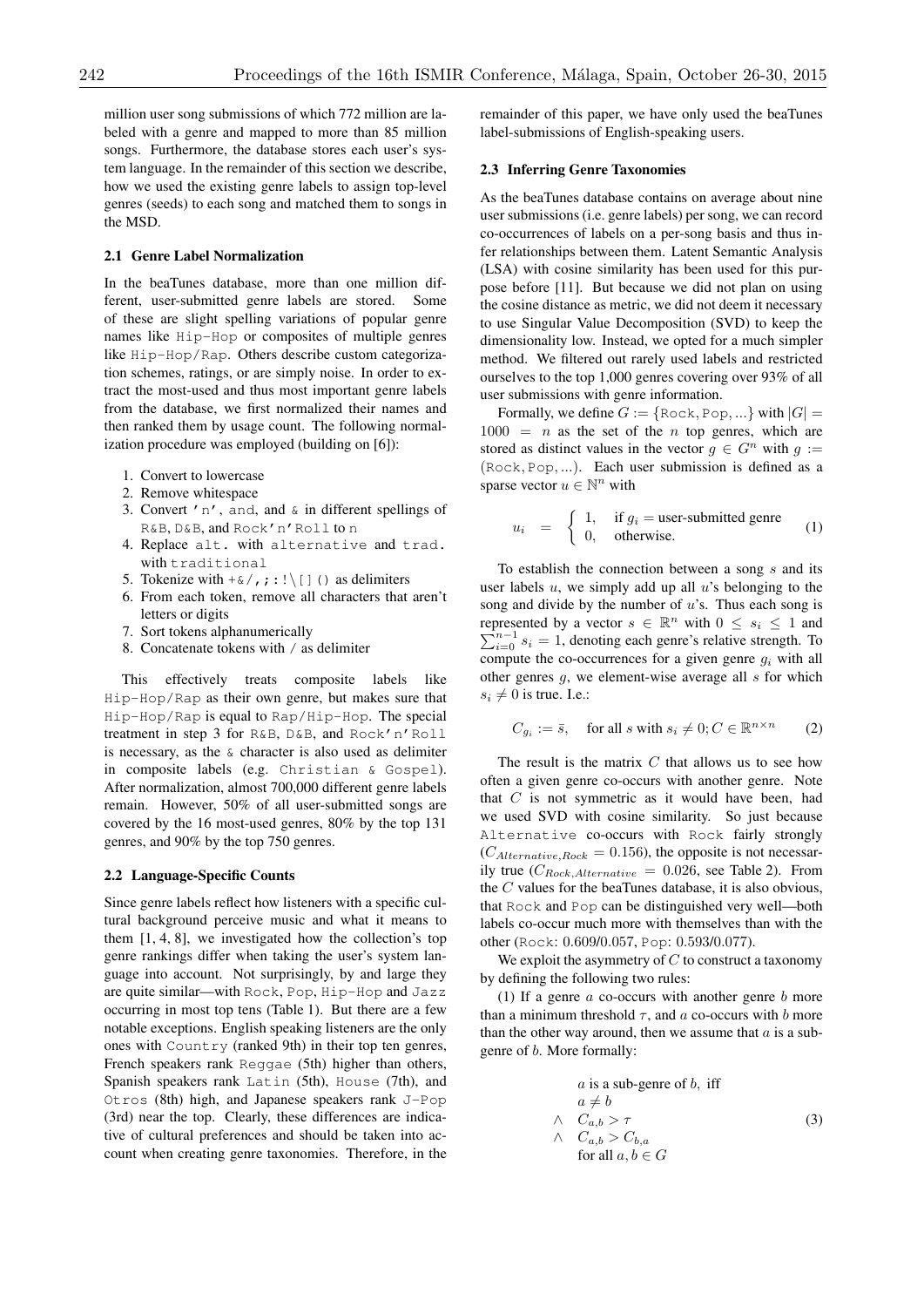|     | All            | English                   |              | French<br>German |              | Japanese          |  |
|-----|----------------|---------------------------|--------------|------------------|--------------|-------------------|--|
|     | $= 772.1$<br>N | $(N = 521.1)$             | $(N = 97.9)$ | $(N = 43.3)$     | $(N = 27.1)$ | $(N = 11.0)$      |  |
| 1.  | Rock           | Rock                      | Pop          | Rock             | Rock         | Rock              |  |
| 2.  | Pop            | Pop                       | Rock         | Pop              | Pop          | Pop               |  |
| 3.  | Alternative    | Electronic<br>Alternative |              | Jazz.            | Jazz         | $J-Pop$           |  |
| 4.  | Jazz.          | Hip-Hop/Rap               | Hip-Hop      | Hip-Hop          | Soundtrack   | R&B               |  |
| 5.  | Hip-Hop        | Hip-Hop                   | Jazz         | Reggae           | Latin        | Soundtrack        |  |
| 6.  | Hip-Hop/Rap    | R&B                       | Alternative  | R&B              | Dance        | Jazz.             |  |
| 7.  | Soundtrack     | Soundtrack                | Dance        | Soundtrack       | House        | Electronica/Dance |  |
| 8.  | R&B            | Jazz.                     | R&B          | <b>Blues</b>     | <b>Otros</b> | ロック( $Rock$ )     |  |
| 9.  | Electronic     | Country                   | Rock/Pop     | Electronic       | <b>Blues</b> | Altern. & Punk    |  |
| 10. | Country        | Altern. & Punk            | Soundtrack   | Rap              | Electronica  | Hip-Hop/Rap       |  |

Table 1. Top ten genres used by beaTunes users with different languages. *N* denotes the number of submissions in millions.

| Co-Occurrence Rank |                     |                |                     |                          |
|--------------------|---------------------|----------------|---------------------|--------------------------|
| Rock               | Rock (0.609)        | Pop $(0.057)$  | Alternative (0.026) | Rock/Pop (0.016)         |
| Pop                | Pop $(0.593)$       | Rock (0.077)   | $Rock/Pop$ (0.014)  | R&B(0.013)               |
| Alternative        | Alternative (0.394) | Rock $(0.156)$ | Pop $(0.052)$       | Alternative/Punk (0.036) |
| R&B                | R&B(0.566)          | Pop $(0.061)$  | Soul (0.036)        | R&B/Soul (0.033)         |
| Soundtrack         | Soundtrack (0.754)  | Rock (0.024)   | Pop $(0.022)$       | Game $(0.011)$           |
| $\cdots$           | $\cdots$            | $\cdots$       | $\cdots$            | $\cdots$                 |

Table 2. Genre labels in the beaTunes database and their top four co-occurring labels ordered by relative strength given in parenthesis. The underlying values from the co-occurrence matrix *C* were computed taking only submissions by English speakers and the 1,000 most-used labels into account.

(2) Because this rule allows a genre to be a sub-genre of multiple genres, we add:

*a* is a *direct* sub-genre of *b*, iff  
\n*a* is a sub-genre of *b*  
\n
$$
\land \quad C_{a,b} > C_{a,c}
$$
\nwith  $c \neq a \land c \neq b; a, b, c \in G$  (4)

By finding all direct sub-genres and their parents, we can now create a set of trees. The number of created trees depends on the threshold  $\tau$ . We found, that to properly distinguish between genres like Pop, Rock, Dance, R&B, Folk, and Other,  $\tau := 0.085$  proved to be useful, resulting in 141 trees. The roots of these trees are typically the names of seed-genres like Jazz, Pop, Rock, etc. (see Figure 1).

Not all generated trees have children. For example, the tree with the seed-genre Groove consists of just the root. Although Groove co-occurs with R&B, Rock, Funk, and Soul, the co-occurrence rates with genres other than itself are all below  $\tau$ . Even the co-occurrence with itself is low (0*.*157). This suggests, that Groove is not really a genre, but more a property of a genre. Another example for a rootonly tree is Calypso. Here the co-occurrence with itself is much higher (0*.*606) and indeed Calypso qualifies as stand-alone genre that simply does not have any sub-genres in this database.

Naturally, the generated taxonomies are only simplified mappings of the more complex relationship graph represented by *C*. In reality, genres aren't necessarily exclusive members of one tree or another (e.g. fusion genres). An ontology is the much better construct. But, as we will see, for the purpose of mapping most sub-genres to their seedgenre, trees are useful.



Figure 1. Partial, generated trees for the seed-genres Rock, Pop, Hip-Hop, and R&B.

## 2.4 Matching with Million Song Dataset

To create song-level genre annotations for the MSD, we queried the beaTunes database for songs with artist/title pairs contained in the MSD and were able to match 677,038 songs. In order to ease the comparison with the HO and Top-MAGD datasets, we associated each matched song with the seed-genre of its most often occurring genre label, taking advantage of the taxonomies created in Section 2.3. Motown, for example, is represented by its seed-genre RnB. In many cases, the found seed-genres are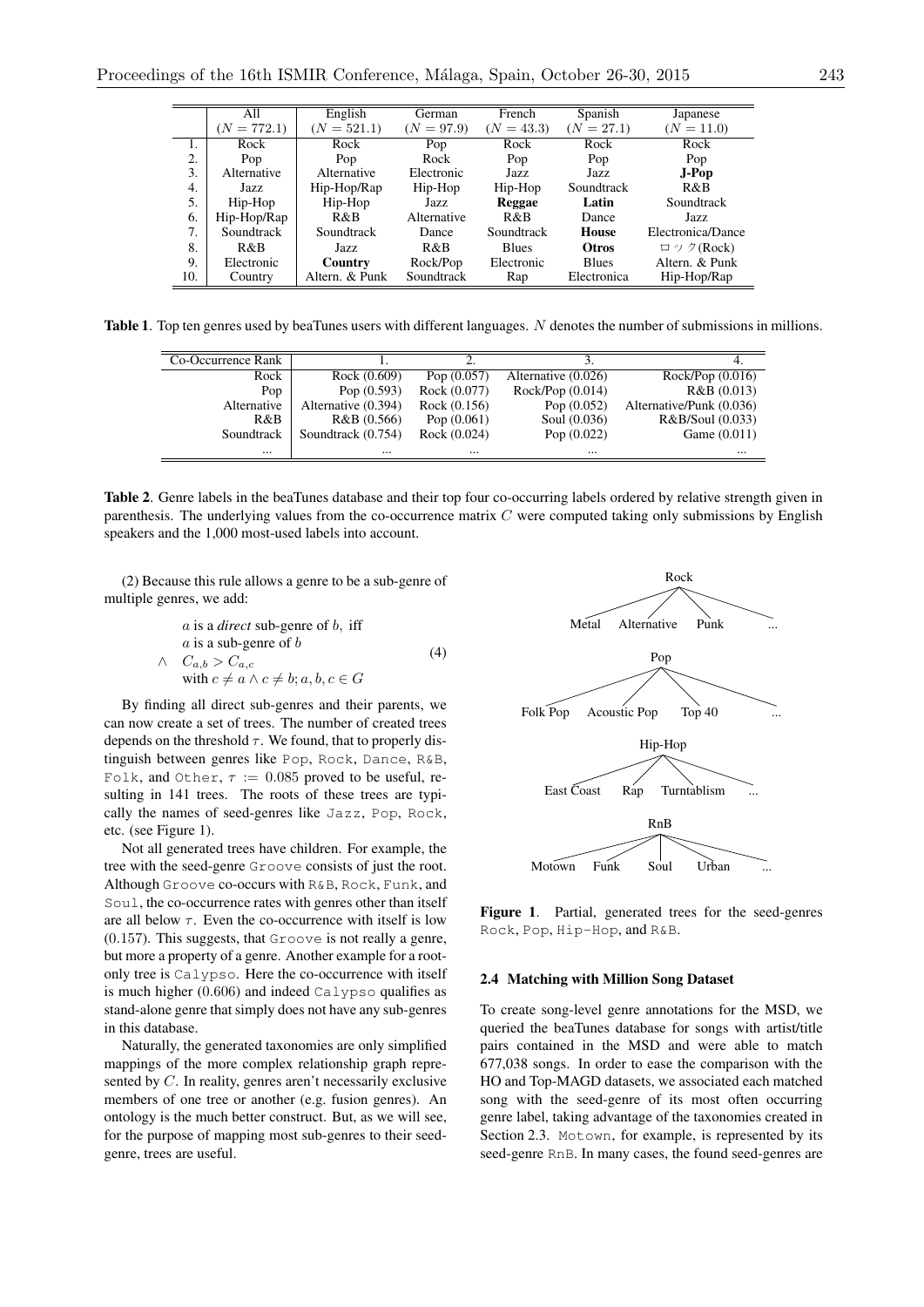| Co-Occurrence Rank |                       |                       |                         |                         |
|--------------------|-----------------------|-----------------------|-------------------------|-------------------------|
| rock               | rock $(0.128)$        | alternative $(0.023)$ | pop $(0.021)$           | indie $(0.021)$         |
| pop                | pop $(0.107)$         | rock $(0.037)$        | femalevocalists (0.024) | 80s (0.018)             |
| alternative        | alternative $(0.076)$ | rock $(0.062)$        | indie $(0.037)$         | alternativerock (0.023) |
| indie              | indie $(0.108)$       | rock $(0.045)$        | alternative $(0.034)$   | indierock $(0.026)$     |
| electronic         | electronic $(0.119)$  | dance $(0.026)$       | trance $(0.021)$        | electronica (0.019)     |
|                    |                       | $\cdots$              | $\cdots$                |                         |

Table 3. Tags in the Last.fm dataset and their top four co-occurring labels ordered by relative strength given in parenthesis, based on the co-occurrence matrix *C*, computed taking the 1,000 most-used labels into account.

equal to the All Music Guide labels used by Top-MAGD (Blues, Country, Electronic, International, Jazz, Latin, Pop Rock, Rap, Reggae, RnB, New Age, Folk, Vocal). With a few exceptions: In our generated taxonomy for English users, Blues and Vocal are not seed-genres, but rather sub-genres of Rock and Jazz, respectively. Therefore, in these cases we used the label itself instead. We also translated World to International, and Pop, Rock, and Pop/Rock to Pop Rock, and Hip-Hop to Rap. All songs we could not map to a Top-MAGD label were dropped, leaving us with 609,865 songs—90% of the originally matched songs. We call this dataset the beaTunes Genre Dataset (BGD).

# 3. LAST.FM GENRE DATASET

The Last.fm dataset is similar to the beaTunes database, in that it also contains multiple user-submitted labels per song which are each associated with a weight. Therefore we can use the same method to build a co-occurrence matrix and construct genre trees. The main difference lies in the kind of labels used. While the beaTunes labels are almost exclusively genre names, Last.fm tags vary a lot in content. Many are also genre labels, but others describe a mood, situation, location, time, or something completely different. As the dataset contains 522,366 different tags, it is not feasible to manually extract only the genre related ones. Therefore we again chose to incorporate the 1,000 most-used tags into computed genre trees. Because a single Last.fm song is often associated with many more tags than a beaTunes song with genre labels, we had to choose a different  $\tau$ . Just like for BGD, we wanted to be able to see genres like Electronic, Jazz, Pop and Rock as seed-genres and therefore chose  $\tau := 0.040$ , which allows for this (see Table 3 for sample co-occurence values).

To create the Last.fm Genre Dataset (LFMGD), we associated each song with the seed-genre of the strongest tag that has a seed-genre corresponding to a Top-MAGD label or already corresponds to one of the Top-MAGD labels itself. In either case, we adjusted the spelling suitably. We also translated hiphop to Rap, and pop, rock, poprock to Pop Rock, and world to International. Again, all songs not easily mappable to a Top-MAGD label were removed from the set. This left us with 340,323 (67.4%) of the 505,216 tracks originally labeled with at least one tag.

|              | Top-MAGD | LFMGD | <b>BGD</b> |
|--------------|----------|-------|------------|
| HΟ           | 56.6%    | 52.7% | 54.9%      |
| Top-MAGD     |          | 75.8% | $84.1\%$   |
| <b>LFMGD</b> |          |       | 81.0%      |

Table 5. Pairwise agreement rates for all four datasets for 136,639 MSD tracks occurring in all sets. The highest agreement is set in bold, the lowest in *italic*.

| Dataset               | Top-MAGD LFMGD |          | - BGD    |  |  |
|-----------------------|----------------|----------|----------|--|--|
| <b>Agreement Rate</b> | $90.4\%$       | $87.2\%$ | $95.8\%$ |  |  |

Table 6. Agreement rates for genre labels in Top-MAGD, LFMGD, and BGD when compared with the 133,676 tracks in CD1, found by majority voting.

### 4. CONSTRUCTING GROUND TRUTH

To construct a reliable ground truth, we evaluated agreement rates between the existing and constructed datasets using the genre labels from Top-MAGD. We then combined the more promising sets (Section 4.1). Because Top-MAGD labels as the lowest common denominator are somewhat unsatisfying, we then used just LFMGD and BGD to construct an additional dataset with finer genre granularity (Section 4.2).

# 4.1 Truth by Majority

After removal of duplicates  $6$ , we found 136,639 tracks occurring in all four datasets Top-MAGD, LFMGD, BGD, and HO, all labeled with Top-MAGD genres. As a relative measure of trustworthiness, we calculated their pairwise agreement rate (Table 5). While the rates between Top-MAGD, LFMGD, and BGD are above 75%, those involving HO are below 57%. Unlike the other sets, HO was created with a combined classifier and is not the result of crowd-sourcing or any kind of expert annotation. Therefore a lower agreement rate was to be expected. The almost 20 percentage points difference illustrates that HO is not suitable as ground truth.

Since the other datasets were in relatively high agreement and we did not have a strong reason to believe, that

<sup>6</sup> http://labrosa.ee.columbia.edu/millionsong/ blog/11-3-15-921810-song-dataset-duplicates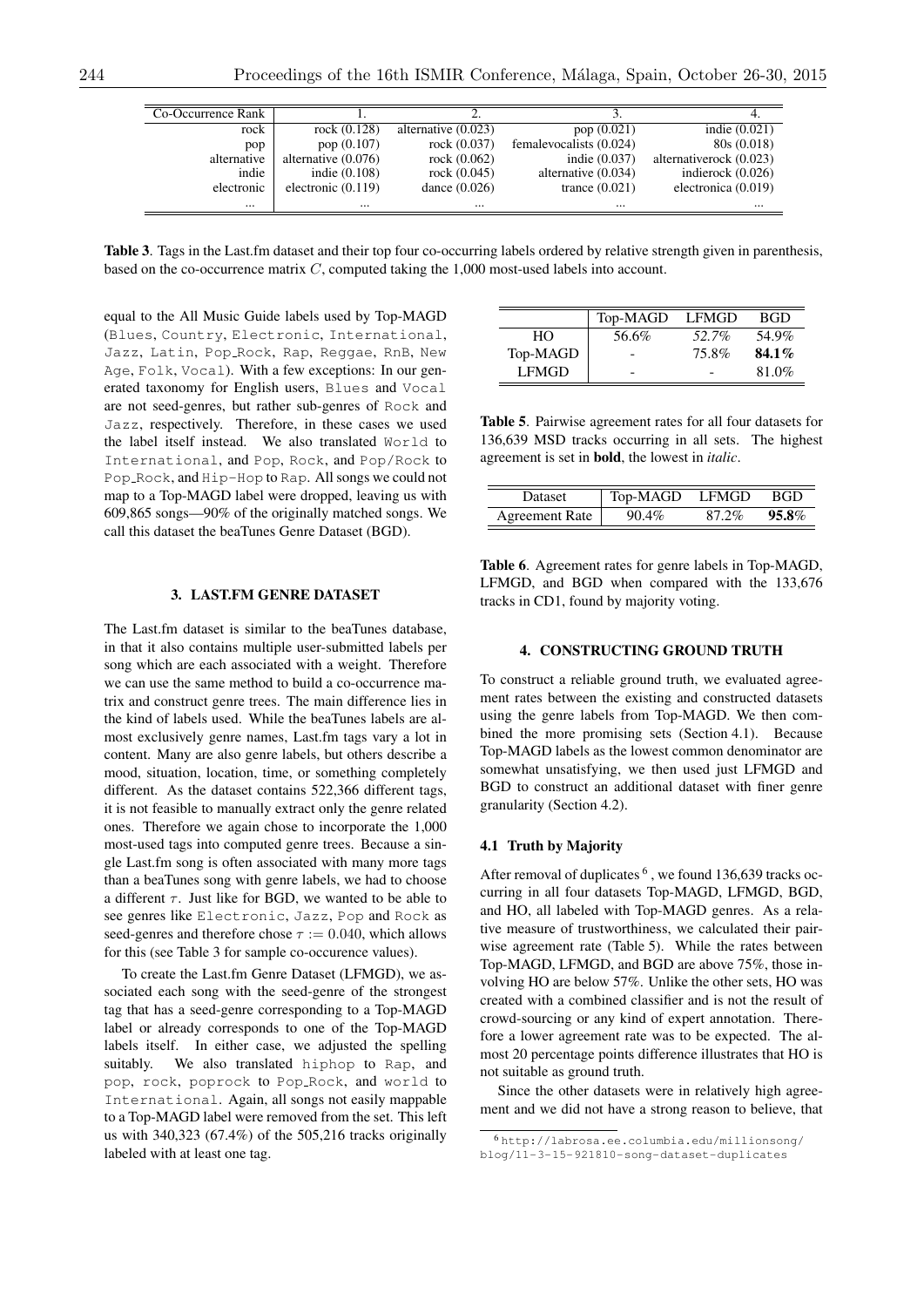| <b>Top-MAGD</b> | Blues        | Country | Electronic | Folk  | International | Jazz     | Latin | New Age | Pop_Rock | Rap      | Reggae  | RnB   | Vocal    |
|-----------------|--------------|---------|------------|-------|---------------|----------|-------|---------|----------|----------|---------|-------|----------|
| <b>Blues</b>    | 78.1%        | 0.1%    | 0.0%       | 0.4%  | 0.1%          | 1.5%     | 0.0%  | 0.0%    | 17.9%    | 0.0%     | 0.0%    | 1.7%  | 0.0%     |
| Country         | $0.0\%$      | 86.1%   | 0.0%       | 2.3%  | 0.1%          | 0.2%     | 0.0%  | 0.0%    | 11.4%    | 0.0%     | 0.0%    | 0.0%  | 0.0%     |
| Electronic      | $0.0\%$      | 0.0%    | 82.4%      | 0.0%  | 0.4%          | 0.2%     | 0.1%  | 0.1%    | 15.7%    | 0.9%     | 0.0%    | 0.2%  | 0.0%     |
| Folk            | 0.0%         | 0.8%    | 0.1%       | 49.2% | 14.9%         | 0.0%     | 0.2%  | 0.1%    | 34.3%    | 0.0%     | $0.0\%$ | 0.0%  | 0.3%     |
| International   | 0.1%         | 0.0%    | 7.8%       | 0.3%  | 83.6%         | 0.7%     | 0.8%  | 1.2%    | 4.5%     | 0.0%     | 0.0%    | 0.4%  | 0.7%     |
| Jazz            | 0.1%         | 0.0%    | 2.2%       | 0.0%  | 0.5%          | $76.2\%$ | 1.2%  | 0.8%    | 6.5%     | 0.2%     | 0.0%    | 1.5%  | $10.8\%$ |
| Latin           | 0.0%         | 0.0%    | 0.3%       | 0.0%  | 0.7%          | 0.3%     | 95.6% | 0.0%    | 2.5%     | 0.2%     | 0.0%    | 0.0%  | 0.3%     |
| New Age         | 0.0%         | 0.0%    | 2.7%       | 0.0%  | 1.4%          | 0.9%     | 0.0%  | 93.5%   | 1.5%     | 0.0%     | 0.0%    | 0.0%  | 0.0%     |
| Pop_Rock        | 0.0%         | 0.1%    | 1.0%       | 0.2%  | 0.6%          | 0.1%     | 0.9%  | 0.0%    | $96.0\%$ | 0.1%     | 0.0%    | 0.8%  | 0.2%     |
| Rap             | 0.0%         | 0.0%    | 3.0%       | 0.0%  | 0.7%          | 0.0%     | 0.2%  | 0.0%    | 4.5%     | $91.0\%$ | 0.0%    | 0.4%  | 0.0%     |
| Reggae          | 0.0%         | 0.0%    | 2.2%       | 0.0%  | 1.7%          | 0.1%     | 1.0%  | 0.0%    | 21.5%    | 1.2%     | 72.2%   | 0.1%  | 0.0%     |
| RnB             | 0.0%         | 0.0%    | 0.5%       | 0.0%  | 0.0%          | 0.0%     | 0.0%  | 0.0%    | 3.3%     | 0.4%     | 0.0%    | 95.8% | 0.0%     |
| Vocal           | 0.0%         | 0.0%    | 0.0%       | 0.0%  | 0.0%          | 0.0%     | 2.9%  | 0.0%    | 1.3%     | 0.0%     | 0.0%    | 0.0%  | 95.8%    |
|                 |              |         |            |       |               |          |       |         |          |          |         |       |          |
| BGD             | Blues        | Country | Electronic | Folk  | International | Jazz     | Latin | New Age | Pop_Rock | Rap      | Reggae  | RnB   | Vocal    |
| <b>Blues</b>    | 97.6%        | 0.0%    | 0.0%       | 0.2%  | 0.0%          | 0.1%     | 0.0%  | 0.0%    | 1.4%     | 0.0%     | 0.0%    | 0.6%  | 0.0%     |
| Country         | 0.1%         | 97.8%   | 0.0%       | 0.4%  | 0.0%          | 0.0%     | 0.0%  | 0.0%    | 1.6%     | 0.0%     | 0.0%    | 0.1%  | 0.0%     |
| Electronic      | 0.2%         | 0.0%    | $91.2\%$   | 0.0%  | 0.4%          | 0.3%     | 0.0%  | 0.6%    | 6.5%     | 0.6%     | 0.1%    | 0.2%  | 0.0%     |
| Folk            | 0.4%         | 1.8%    | 0.0%       | 93.9% | 0.2%          | 0.0%     | 0.0%  | 0.1%    | 3.6%     | 0.0%     | 0.0%    | 0.0%  | 0.0%     |
| International   | 0.0%         | 0.2%    | 0.7%       | 0.9%  | 93.8%         | 0.5%     | 0.7%  | 0.5%    | 2.2%     | $0.0\%$  | 0.5%    | 0.0%  | 0.0%     |
| Jazz            | 0.1%         | 0.0%    | 0.4%       | 0.0%  | 0.1%          | 97.5%    | 0.2%  | 0.1%    | 1.1%     | 0.1%     | 0.0%    | 0.4%  | 0.0%     |
| Latin           | 0.1%         | 0.0%    | 0.5%       | 0.3%  | 1.6%          | 0.7%     | 91.3% | 0.0%    | 4.9%     | 0.2%     | 0.3%    | 0.1%  | 0.0%     |
| New Age         | 0.1%         | 0.0%    | 0.6%       | 0.1%  | 0.9%          | 0.4%     | 0.0%  | 97.4%   | 0.6%     | 0.0%     | 0.0%    | 0.0%  | 0.0%     |
| Pop_Rock        | 0.3%         | 0.3%    | 1.3%       | 0.6%  | 0.1%          | 0.1%     | 0.2%  | 0.0%    | 96.4%    | 0.1%     | 0.1%    | 0.3%  | 0.0%     |
| Rap             | 0.1%         | 0.0%    | 0.9%       | 0.0%  | 0.0%          | 0.1%     | 0.0%  | 0.0%    | 1.4%     | 96.5%    | 0.2%    | 0.8%  | 0.0%     |
| Reggae          | 0.2%         | 0.0%    | 0.3%       | 0.0%  | 0.2%          | 0.0%     | 0.0%  | 0.0%    | 0.4%     | 0.5%     | 98.3%   | 0.1%  | 0.0%     |
| RnB             | 0.1%         | 0.0%    | 0.2%       | 0.0%  | 0.1%          | 0.2%     | 0.0%  | 0.0%    | 3.8%     | 0.6%     | 0.0%    | 94.9% | 0.0%     |
| Vocal           | 1.3%         | 0.0%    | 0.0%       | 0.0%  | 0.4%          | 16.3%    | 0.4%  | 0.0%    | 16.3%    | 0.0%     | 0.0%    | 0.4%  | 64.9%    |
|                 |              |         |            |       |               |          |       |         |          |          |         |       |          |
|                 |              |         |            |       |               |          |       |         |          |          |         |       |          |
| <b>LFMGD</b>    | <b>Blues</b> | Country | Electronic | Folk  | International | Jazz     | Latin | New Age | Pop_Rock | Rap      | Reggae  | RnB   | Vocal    |
| <b>Blues</b>    | 92.3%        | 0.4%    | 0.2%       | 0.2%  | 0.0%          | 1.2%     | 0.0%  | 0.0%    | 5.3%     | 0.1%     | 0.2%    | 0.0%  | 0.0%     |
| Country         | 0.2%         | 91.8%   | 0.0%       | 1.2%  | 0.0%          | 0.2%     | 0.0%  | 0.0%    | 6.4%     | 0.1%     | 0.1%    | 0.0%  | 0.0%     |
| Electronic      | 0.0%         | 0.0%    | 85.0%      | 0.1%  | 0.2%          | 2.7%     | 0.1%  | 0.2%    | 9.8%     | 1.1%     | 0.7%    | 0.0%  | 0.1%     |
| Folk            | 1.3%         | 3.7%    | 0.0%       | 87.6% | 0.1%          | 0.6%     | 0.0%  | 0.0%    | 6.3%     | 0.0%     | 0.1%    | 0.0%  | 0.2%     |
| International   | 0.1%         | 0.2%    | 2.4%       | 17.2% | 64.7%         | 3.0%     | 1.4%  | 1.2%    | 7.9%     | 0.3%     | 1.4%    | 0.0%  | 0.3%     |
| Jazz            | 0.4%         | 0.1%    | 0.5%       | 0.0%  | 0.3%          | 95.1%    | 0.1%  | 0.1%    | 2.8%     | 0.1%     | 0.1%    | 0.0%  | 0.3%     |
| Latin           | 0.2%         | 0.2%    | 1.6%       | 1.2%  | 2.4%          | 3.8%     | 59.0% | 0.1%    | 29.6%    | 0.6%     | 0.9%    | 0.0%  | 0.3%     |
| New Age         | 0.1%         | 0.1%    | 12.1%      | 2.9%  | 1.4%          | $17.6\%$ | 0.9%  | 54.8%   | 9.8%     | 0.1%     | 0.0%    | 0.0%  | 0.1%     |
| Pop_Rock        | 1.2%         | 1.1%    | 3.4%       | 2.8%  | 0.1%          | 1.0%     | 0.1%  | 0.1%    | 88.9%    | 0.4%     | 0.7%    | 0.1%  | 0.2%     |
| Rap             | 0.0%         | 0.1%    | 1.4%       | 0.0%  | 0.0%          | 1.2%     | 0.3%  | 0.0%    | 4.0%     | 92.2%    | 0.3%    | 0.4%  | 0.0%     |
| Reggae          | 0.0%         | 0.0%    | 0.2%       | 0.0%  | 0.1%          | 0.2%     | 0.1%  | 0.0%    | 2.2%     | 0.3%     | 96.6%   | 0.2%  | 0.0%     |
| RnB             | 3.2%         | 0.2%    | 0.5%       | 0.1%  | 0.0%          | 9.1%     | 0.1%  | 0.0%    | 20.5%    | 3.9%     | 0.4%    | 61.2% | 0.7%     |
| Vocal           | 0.4%         | 1.7%    | 0.4%       | 0.8%  | 2.1%          | 16.7%    | 1.3%  | 1.3%    | 25.9%    | 2.1%     | $0.0\%$ | 0.0%  | 47.3%    |

Table 4. Confusion matrices between CD1 and Top-MAGD, BGD, and LFMGD. Values greater 10% are set in bold.

one of them is better than the other, we constructed a Combined Dataset 1 (CD1) from them using unweighted majority voting. CD1 contains only those tracks, that are labeled exclusively with the Top-MAGD genre set and for which the majority of labels from Top-MAGD, LFMGD, and BGD are identical. MSD duplicates were removed. Out of 136,991 tracks we found a majority genre for 133,676 (97.6% of all), of which 98,149 were found by unanimous consent (73.4% of majorities). To document ambiguity, we recorded both the majority decision and the minority vote, if there was one. This may be used in the evaluation of MGR systems, e.g. for fractional scores, or as indicator for uncertainty. The majority genre distribution of CD1 is shown in Figure 2. Rock Pop is with 59.8% by far the most dominant genre, Vocal with 0.2% the most underrepresented one.

When comparing Top-MAGD, LFMGD, and BGD to the majority labels from CD1, we found that BGD matches best with 95.8%, followed by Top-MAGD with 90.4%, and LFMGD with 87.2% (Table 6). We believe that the relatively low agreement rate for LFMGD indicates room for improvement in the used mapping procedure from tags to genres, rather then problems with the original Last.fm dataset. Even though Top-MAGD was derived from album-level genre labels, it agrees with CD1 remarkably well, which attests to the quality of the set. BGD might be seen as the best of both worlds: its data source is song-level like LFMGD and at the same time somewhat limited to a genre vocabulary—more like Top-MAGD than LFMGD. This means the problematic mapping from freeform tags to genres is much easier. Overall, one might interpret these numbers as estimates for an upper boundary of MGR systems that test against a ground truth with only one genre label per song.

To provide more detail regarding the individual weaknesses of the datasets relative to CD1, we created confusion matrices (Table 4). In Top-MAGD the largest misclassifications occur for Folk (34.3%), Reggae (21.5%), Blues (17.9%), Electronic (15.7%), and Country (11.4%), which are all categorized as Pop Rock. BGD classifies Vocal relatively poorly: 16.3% are misclassified as Jazz and 16.3% as Pop Rock. LFMGD tends to misclassify Latin, RnB, and Vocal as Pop Rock (29.6%, 20.5%, 25.9%), and Vocal as Jazz (16.7%). In summary, most errors occur with songs falsely identified as Rock Pop. Additionally, Vocal tends to be misclassified as Jazz. We suspect this happens mainly, because Vocal is not seen as a genre, but rather as a style.

#### 4.2 Truth by Consensus

Similar to Top-MAGD, almost 60% of all songs in CD1 are labeled Pop\_Rock, Obviously, this rather coarse labeling is unsatisfying. Therefore we decided to create another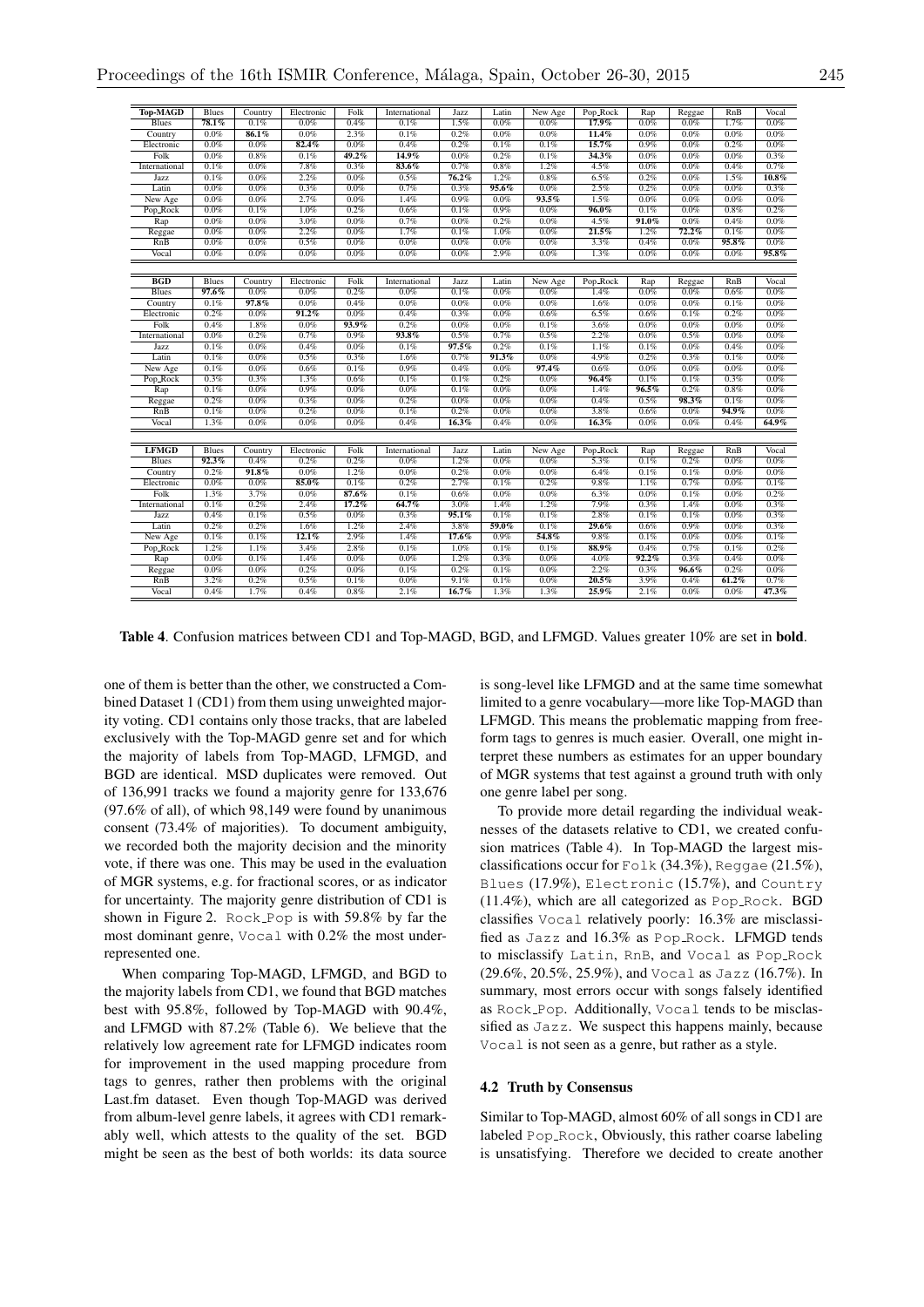

Figure 2. Majority genre distribution of tracks in CD1.



Figure 3. Genre distribution of tracks in CD2C.

dataset, Combined Dataset 2 (CD2), which differentiates between these two genres and adds two additional ones that are popular among users of beaTunes and Last.fm (Metal and Punk). Because International is hardly used in user-submitted tags and thus seems artificial, we used World instead. We also translated Soul to R&B in order to group them together, and removed Vocal, because it is the genre BGD and LFMGD confused most in CD1.

As sources for CD2 we used suitably modified versions of LFMGD and BGD and found 280,831 songs that both fit our genre-set, occur in both datasets, and aren't duplicates. 191,401 (68.2%) of the songs in CD2 have only one genre label, found by consensus. For convenience, we created another dataset called Combined Dataset 2 Consensus (CD2C) containing just those songs. As shown in Figure 3, the genre distribution for CD2C is a little more even than CD1—Rock being represented with a 39.2% share, Pop with 6.8%, and New Age with 0.6%.

## 5. BENCHMARK PARTITIONS

Inspired by [10] we provide three kinds of benchmark partitions for CD1, CD2, and CD2C in order to promote repeatability of experiments beyond x-fold cross validation. These partitions are:

- *•* "Traditional" splits into training and test sets, with sizes 90%, 80%, 66%, and 50%; no stratification.
- Splits into training and test sets, with sizes 90%, 80%, 66%, and 50% and genre stratification.
- *•* Splits with a fixed number of training samples per genre (1,000/2,000/3,000). Genres with fewer songs than the training size were dropped.

As CD2 songs are not always labeled with a majority genre, we used the first listed genre for stratification.

#### 6. ADDITIONAL DATA

BGD and LFMGD represent simplified views on reality, suitable for comparisons with other, similar datasets like Top-MAGD. They both assign only one genre per song and the genre labels themselves are very limited. Both simplifications are problematic [9], which is why the combined datasets presented in this paper contain multiple genre labels where feasible. But for both BGD and LFMGD there is actually much more information available on a per-song basis. We are publishing it on our website in the hope that it proves useful for further research. Specifically, this includes:

- *•* Multiple genre annotations/tags per song along with relative strength, and number of user-submissions to judge reliability.
- *•* Co-occurrence matrices computed as described in Section 2.3.
- *•* Derived genre taxonomies.

All data can be found at http://www.tagtraum. com/msd\_genre\_datasets.html.

### 7. CONCLUSION AND FUTURE WORK

Reliable and accessible annotations for large datasets are an important precondition for the development of successful music genre recognition (MGR) systems. Some oftenused reference datasets are either relatively small or suffer from other deficiencies. To promote the adoption of the Million Song Dataset (MSD) for MGR research, we both evaluated existing and created two new genre annotation datasets for subsets of the MSD. Given that the large sizes of the datasets render manual validation almost impossible, we used either majority voting or consensus to validate existing data, and allowed for ambiguity in the created ground truths. In direct comparison with the generated ground truth CD1, 90.4% of the compared Top-MAGD labels were in agreement. To further promote experimentation and comparability, we also provided traditional and stratified benchmark partitions, as well as most of the data the combined datasets were derived from. In the process of creating the new datasets, we used simplifications like English-only labels and trees instead of graphs. Future work is needed to overcome these simplifications and better model the real world.

We hope the provided datasets prove useful for future publications in order to create better MGR systems.